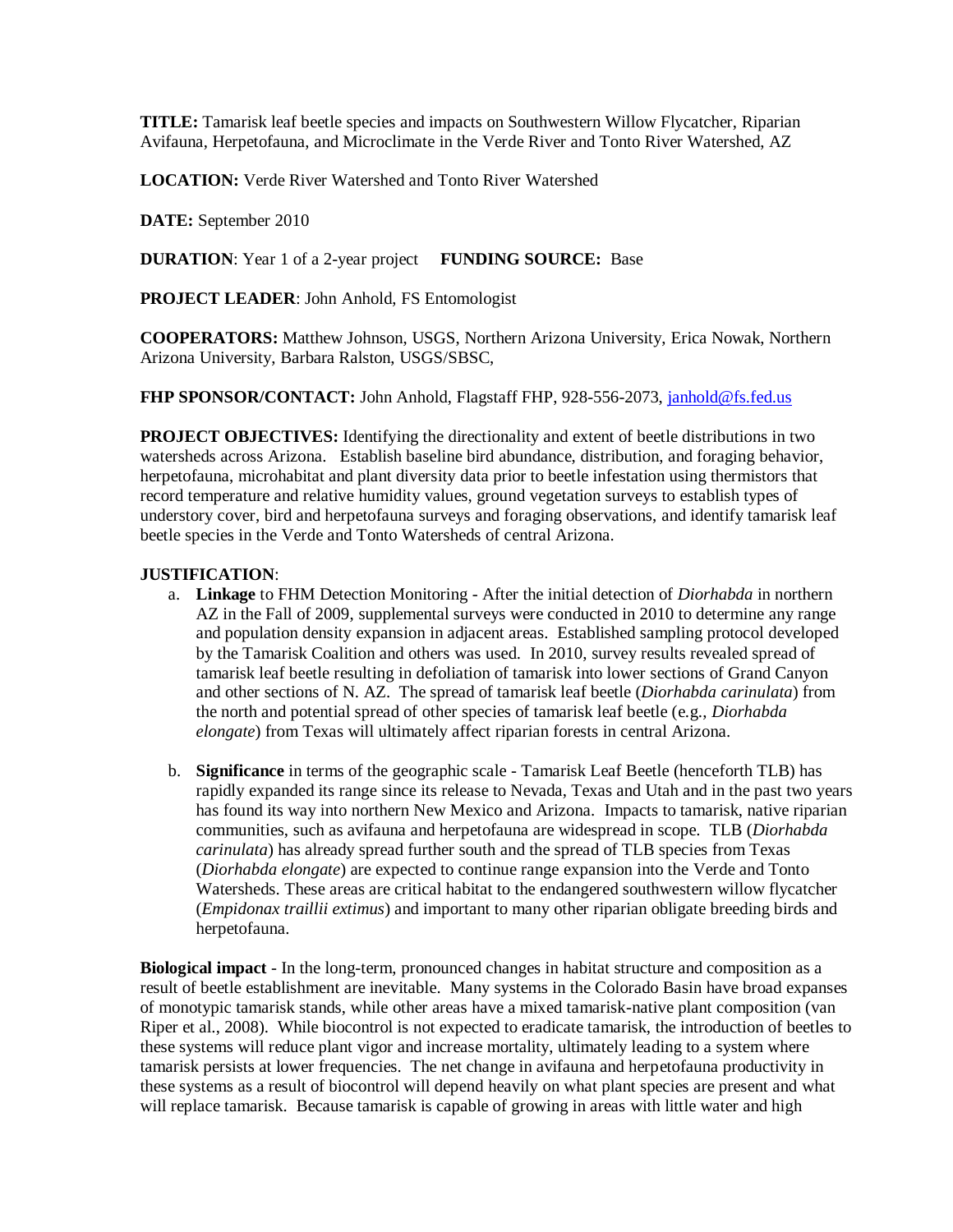salinity, desired native plants may not naturally replace tamarisk habitats that are lost to mortality from beetles (Shafroth et al. 2005). A major concern is that these areas will be colonized by non-native plants (e.g., Russian Thistle, (*Salsola tragus)* or Russian Olive, (*Elaeagnus angustifolia*) that provide poorer quality habitat to birds than tamarisk, underscoring the need for active native plant restoration in the wake of beetle establishment. Understanding how avifauna and herpetofauna diversity and abundance vary in relation to habitat composition prior to beetle establishment (e.g., van Riper *et al.* 2008), will help identify key habitat needs for riparian avifauna and herpetofauna of conservation concern, thereby allowing land managers to devise targeted restoration plans that maximize benefits for these species. Defoliation of tamarisk by the TLB may also increase temperatures, reduce relative humidity, and increase light availability to understory plants. Each of these changes in microhabitat variables may affect reproductive success by riparian bird species and resident herpetofauna and understory plant diversity. Defoliation effects have repercussions in ecosystem services associated with riparian habitat as refugia for resident and transient populations and the effect of habitat change on this function/service.

- c. **Scientific Basis/Feasibility** Current sampling methods for detecting and estimating TLB population density and defoliation are well established. Preliminary sampling using these methods in 2010 was very successful and indicates a continued southern and western spread of TLB. Also, the cooperators have experience in completing large scale projects such as this one in collaboration with other groups.
- d. **Priority Issues** addressed from Request for Proposals. Six of the nine priority issues are encompassed in the proposal. This work will incorporate climate change, drought, tree mortality, poor crown condition, fragmentation and down woody material.

# **DESCRIPTION:**

**a. Background**: With or without prior planning, land management agencies on the Colorado Plateau are currently or will soon be living with one or more species of the tamarisk leaf beetle, genus *Diorhabda*. The TLB, which feeds specifically on tamarisk, was approved for release as a biological control agent in certain areas of the west in 2001 to help manage tamarisk. Due to concerns about impacts on the southwestern willow flycatcher, and the rapid and unexpected spread of the beetle, the species has not been released regionally since 2009. Tamarisk (*Tamarix* spp.) is a highly invasive plant native to Eurasia that grows along the Colorado River and in riparian habitats throughout the southwest. It is particularly successful in areas with altered flow regimes, impacts water resources, native plant diversity, wildlife habitat, and recreation, and poses an increased wildfire risk where it grows in dense stands. Prior to TLB, the plant was controlled primarily by herbicides, mechanical thinning and fire, often at great costs. Throughout the southwest, tamarisk has altered the composition of native riparian forests, and the beetle's expansion will continue to alter their trajectory, yet, baseline information in areas yet to be invaded by the beetle's and their effect on the riparian avifauna, herpetofauna and microclimate in Northern Arizona is unavailable due to limited staff and funding available to complete field sampling.

The rates at which vegetation changes in composition will occur, and the resultant effects on ripariandependent avifauna and herpetofauna that breed in tamarisk are presently unknown. Effects on riparian vegetation communities will likely include changes in plant biomass, microclimate changes, and plant species diversity (Busch and Smith 1995). These changes could potentially have a profound impact on migratory and breeding avifauna and resident herpetofauna within riparian corridors throughout the southwest (van Riper et al. 2008, Hultine et al. 2009) and particularly in those areas where tamarisk is the dominant overstory plant.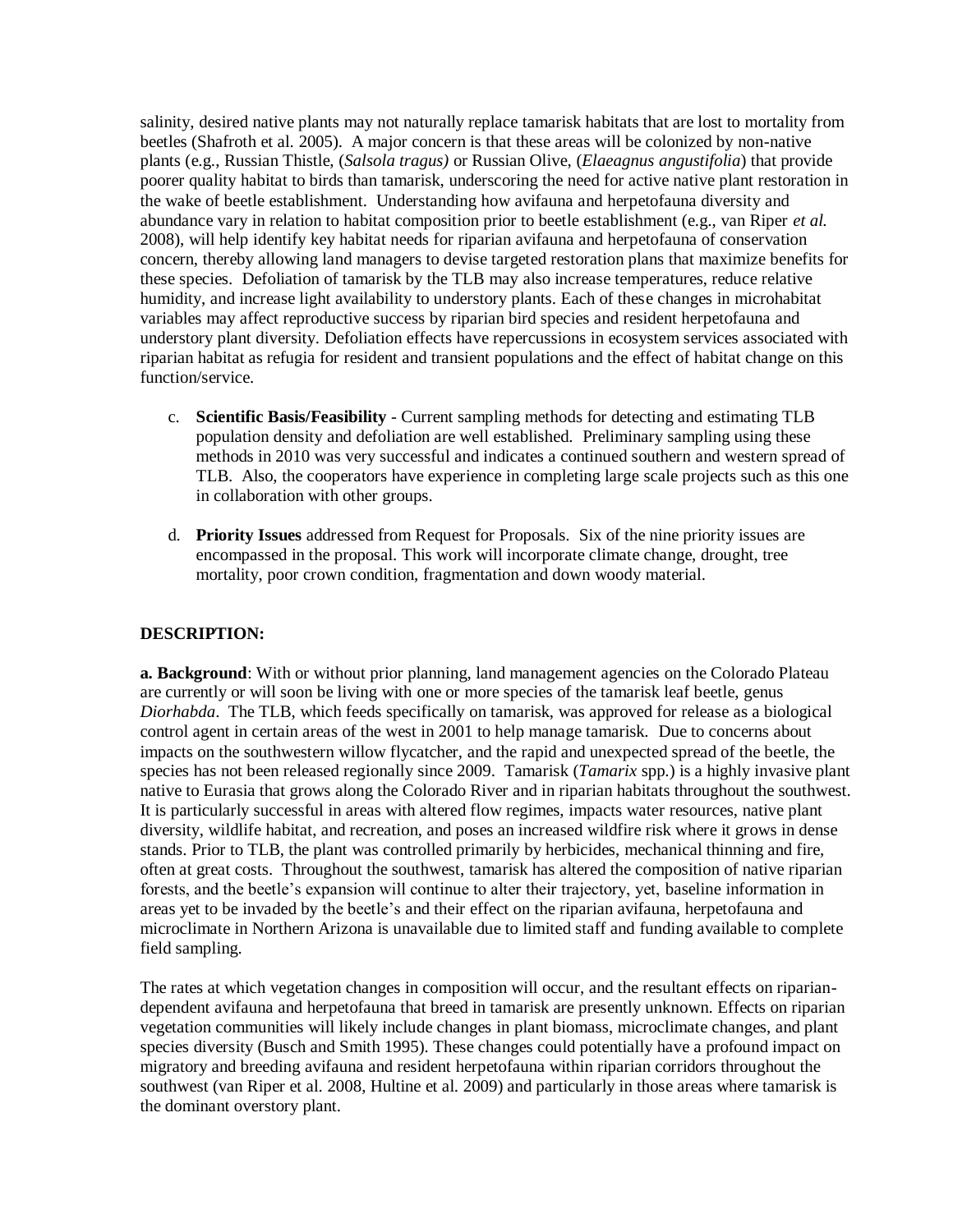Our objectives are to, in conjunction with TLB surveys and taxonomy, 1) document riparian avifauna and herpetofauna abundance in areas with extensive stands versus little to no tamarisk (*Tamarix ramosissima*) currently present as a baseline; 2) compare the species and their abundance to areas where tamarisk beetle is present and has defoliated extensive areas of tamarisk; 3) document the species of birds and herpetofauna that feed on the beetle; and 4) through on-site measurements, test our prediction that increased temperature and decreased humidity could decrease avifauna and herpetofauna species richness and abundance.

## **b. Methods:**

## **Tamarisk Leaf Beetle Surveys**

Ideally, to detect beetles in previously uncolonized areas, we would deploy traps with synthetic pheromones developed for this use. However, the Agricultural Research Service is no longer producing the TLB pheromone (T. Dudley, pers. comm.). T. Dudley (pers. comm.) and his research group are attempting to establish more large-scale sampling (i.e., across the Colorado Basin) that would involve securing funding for, and finding a manufacturer of pheromone traps. We will continue to collaborate with them and attempt to pursue, and eventually test, this sampling method. Currently, it is beyond the temporal and budgetary scope of this proposal, we will employ established TLB survey methods.

The survey methods for tamarisk leaf beetle are based on those established by the Tamarisk Coalition, with modification. The standard Tamarisk Coalition survey method includes 5 sweeps on each of 5 randomly selected plants at each sample site, with each site sampled 3 times a year, including May, July and late August. Researchers working in areas entirely outside of the known area of TLB colonization have found that more intensive sampling at sites is more effective in detecting TLB at low density, low pheromone levels, and with no aggregation (T. Dudley, pers. comm.). This Intensive Survey Method consists of a minimum of 100 (average 300) "haphazard" sweeps made throughout a site. We will employ this Intensive Survey Method in all sites, until TLB are detecting at a site. Once detected at a site, we will employ the standard Tamarisk Coalition survey methods at the sites where TLB have been detected. Survey sites will be selected throughout the greater Verde River Watershed and Tonto River Watershed. Surveys will be conducted along riparian zones of the principal rivers and streams, within the Verde and Tonto Watersheds with a minimum of 1.5 km between sites. Also, critically important sites will be sampled, such as springs and wetlands where high levels of biodiversity occur. At each site, the number of different instars and adults is tallied for each set of 5 sweeps. TLB will be collected, placed in vials with alcohol for taxonomic species identification. Other site data will also be collected, including vegetation community, percent defoliation of tamarisk, aspect, substrate and geology, elevation, location, and other relevant variables. For the purposes of long-term monitoring, two additional methods will be implemented. First, in sites where TLB are detected, the vegetation in a 0.1 circular hectare plot centered on the area where the 5 sweep sets are done will be described using a standard releve (plot) method, listing the abundance and cover of all species in the plot. Second, the five plants that were swept for beetles will be tagged so they can be re-located, and diameter at ground level will be determined for fuel loading calculations. The fate of these 5 plants will be followed over time to determine how long it takes to kill individual trees. Preliminary tests of these methods were done in the 2010 field season with success. For each survey we will document type of survey, location (UTM), date, surveyor name, temperature, wind speed, and precipitation.

# **Avian Point Count Surveys**

Variable-radius point count surveys stations will be established 200 m apart within riparian vegetation, at least 50m from the edge, and in habitats composed of varying degrees of tamarisk and native trees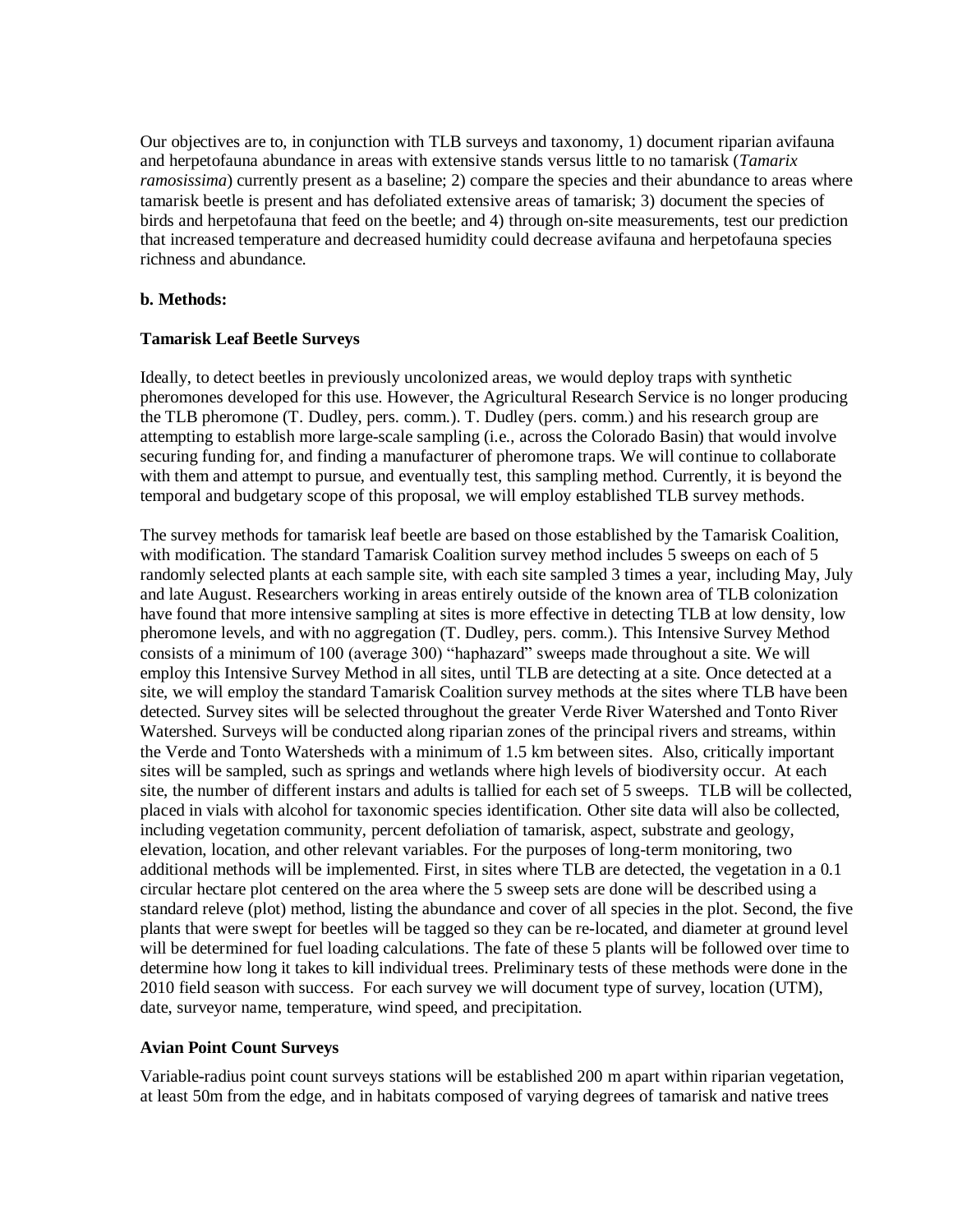(e.g., willows, cottonwoods, mesquite), ranging from monotypic tamarisk to mostly native trees. Point count surveys will last 8 min and all species detected by sight or sound will be recorded, along with their distance from the point, mode of detection (e.g., visual, song, call, etc), sex, and age. Each station will be surveyed three times from 15 May to 30 June (breeding season). During each survey, field technicians will assess the foliage condition on existing tamarisk trees in each of the cardinal directions by assigning percentage values to foliage in the following categories: green, yellow (caused by tamarisk leaf-hoppers, *Opsius stactogalus*), brown, defoliated and regrowth.

## **Avian Foraging Observations**

To develop baseline, pre-invasion bird foraging data, each site will be systematically searched to locate foraging birds and observations will be made on birds throughout the riparian patch. Individual birds (e.g. yellow warblers (*Dendroica petechia*), Lucy's warbler (*Vermivora luciae*) will be followed using a focal animal approach with continuous recording (Martin and Bateson 1986). Foraging observations will last as long as the bird is in sight. For each observation, we will record the bird species, number of prey attacks (attempts to capture insect prey), tree species where attacks occurred, and movements between attacks: hops, short flights  $(\leq 1 \text{ m})$ , and long flights  $(\geq 1 \text{ m})$  (Pomara et al. 2003). All observations will be continuously recorded on a digital recorder. Foraging observations will also be made, using these methods, at sites where beetles are detected. In addition, we will document all bird species observed feeding on TLB adults, larvae, or pupae.

# **Herpetofauna Surveys**

We will survey for riparian herpetofauna using diurnal visual encounter surveys (Crump and Scott 1994, Person and Nowak 2006). Each visual encounter survey will consist of one-two persons (with occasional additional volunteers) walking for one hour during the morning in 100-m<sup>2</sup> plots within each site. We will use binoculars to search for reptiles and amphibians in all reasonable areas within that habitat, and will flip cover under which animals may be sheltering. Each site will be visited at least six times per year in conjunction with the bird and TLB surveys.

# **Microclimate Methods**

In each riparian system we will develop a sampling schedule for deploying thermistors to collect data on temperature and relative humidity and conduct understory plant surveys within each drainage. Sampling for vegetation will take place in late spring to estimate overstory cover. Defoliation estimates will be determined in the fall when thermistors are collected.

**c. Products:** All field data sheets will be compiled, scanned and entered into an MS Access spreadsheet and/or regional database. The spatial data for each sampling location and the *Diorhabda* numbers present will be entered into GIS and used to create a map. We will also report our findings identifying what *Diorhabda* species are present in the Verde and Tonto Watersheds of central Arizona. The data will be submitted to the Tamarisk Coalition as part of their regional effort to coordinate and compile *Diorhabda* monitoring datasets. A post-season report will be produced each year of the project and a final report will summarize TLB population expansion, spread and taxonomy. Baseline data for avifauna abundance and foraging observations, herpetofauna abundance, baseline microclimate (temperature and relative humidity), and baseline vegetation cover .

### **d. Schedule of Activities:**

March – Plan field schedule and river / backcountry logistics; coordinate with partners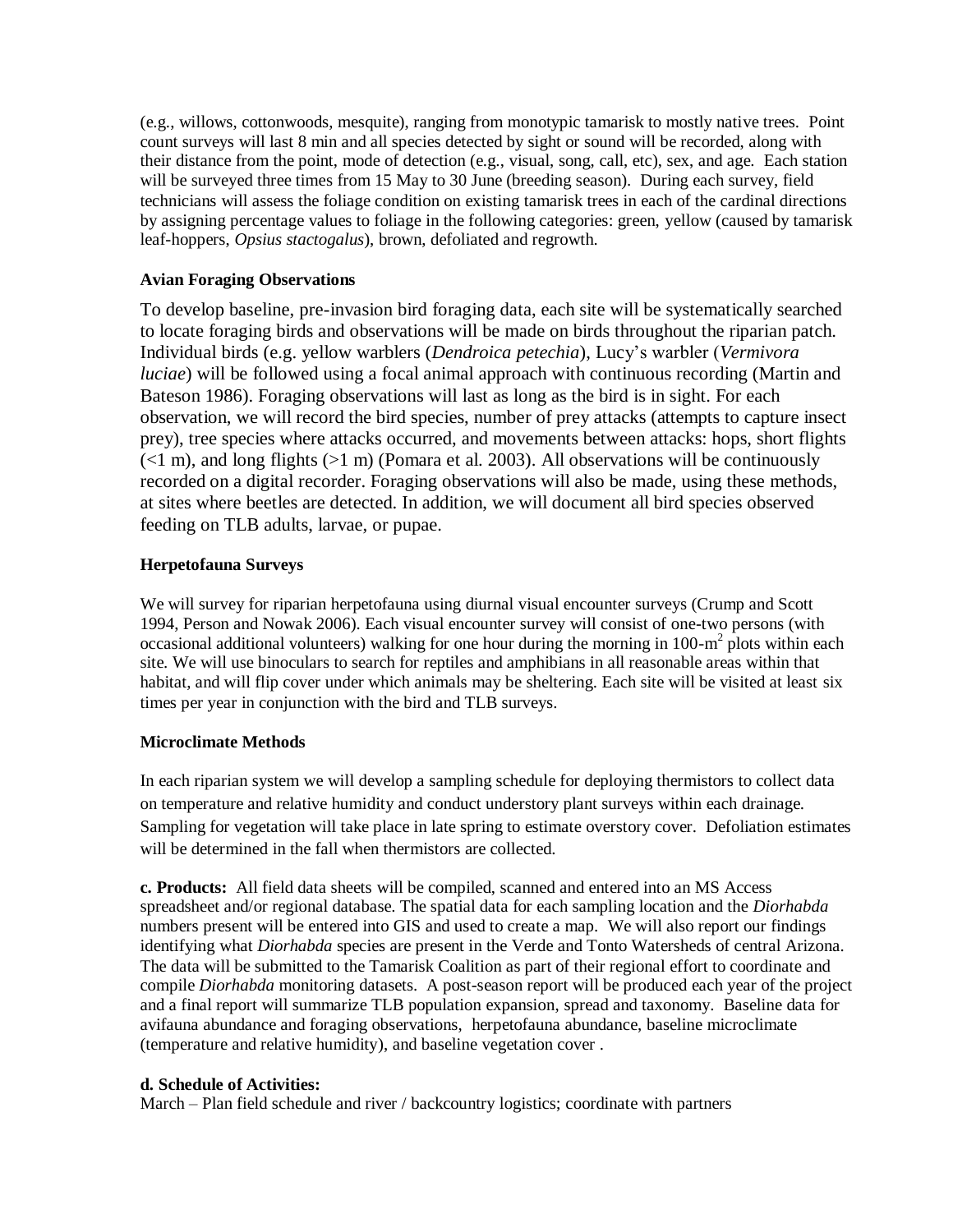Field staff training & initial survey and plot establishment work. April – June – Deploy thermistors, conduct avian and herpetofauna surveys April – early September – Conduct Diorhabda field sampling October – Enter field data; prepare annual report; provide data to regional database

e. **Potential collaborators:** Additional organizations that are interested in the proposed watersheds and possible financial assistance in future years.

There are number of organizations that may assist in this effort in future years. 1. Arizona Water Protection Fund. An organization that contributes to long term monitoring of riparian habitat and water resources throughout Arizona. 2. National Park Service (i.e. Montezuma Castle National Monument, Montezuma Well National Monument, Tuzigoot National Monument) in the Verde Watershed adjacent to Dry Beaver Creek and Verde River. These National Monuments have contributed to our research of riparian obligate birds (southwestern willow flycatcher, yellow-billed cuckoo, common black-hawk) and factors that affect their riparian breeding habitat. 3. Arizona Game and Fish Department Heritage Grant Program and Wildlife Conservation Fund have also contributed funding to inventory and monitoring of yellow-billed cuckoo, common black-hawk and gray hawk in the Verde River Watershed and San Pedro River Watershed. Both programs are involved in the long term health and management of riparian ecosystems throughout Arizona 4. San Pedro River Conservation Area. Funding for an inventory of all riparian raptors has come from; The National Landscape Conservation System (NLCS) Research and Science Program. This program provides financial support for science projects that work to answer fundamental science questions within NLCS units and for the larger National Public Lands System as a whole.

#### **f. Literature Cited**

- Busch, D.E., and S.D. Smith. 1995. Mechanisms associated with decline of woody species in riparian ecosystems of the southwestern U.S. Ecological Monographs. 65:347-370.
- Crump, M., and N. Scott. 1994. Visual encounter surveys. pp. 84-92 *In* M. R. Heyer, M. A. Donnelly, R. W. McDiarmid, L. C. Hayek, and M. S. Foster, eds. Measuring and Monitoring Biological Diversity: Standard methods for amphibians. Smithsonian Institution Press, Washington D.C.
- Hultine, K.R., Belnap, J., van Riper, C, III, Ehleringer, J.R., Dennison, P.E., Lee, M.E., Nagler, P.E., Snyder K.A., Uselman, S.M., and West, J.B., 2009, Tamarisk biocontrol in the western United States: ecological and societal implications; Frontiers in Ecology and the Environment e-View. doi: 10.1890/090031.
- Martin, P., and P. Bateson. 1986. Measuring Behavior: an introductory guide. Cambridge University Press, New York.
- Pamora, L.Y., R.J. Cooper, and L. J. Petit. 2003. Mixed-species flocking and foraging behavior of four neotropical warblers in Panamanian shade coffee fields and forests. Auk 120(4):1000-1012.
- Persons, T. B., and E. M. Nowak. 2006. Inventory of amphibians and reptiles in Southern Colorado National Parks. USGS Southwest Biological Science Center Open-File Report 2006-1132.
- Shafroth, P. B., J. R. Cleverly, T. L. Dudley, J. P. Taylor, C. van Riper III, E. P. Weeks, and J. N. Stuart. 2005. Control of Tamarix in the western United States: Implications for water salvage, wildlife use, and riparian restoration. Environmental Management 35:231-246.
- van Riper, C., III, K. Paxton, C. O'Brien, P. Shafroth and L. McGrath. 2008. Rethinking avian response to tamarisk on the lower Colorado River: A threshold hypothesis. Restoration Ecology 17: 152-164 (March issue).

http://charlesvanriper.com/papers/2009/rethinking avian response.pdf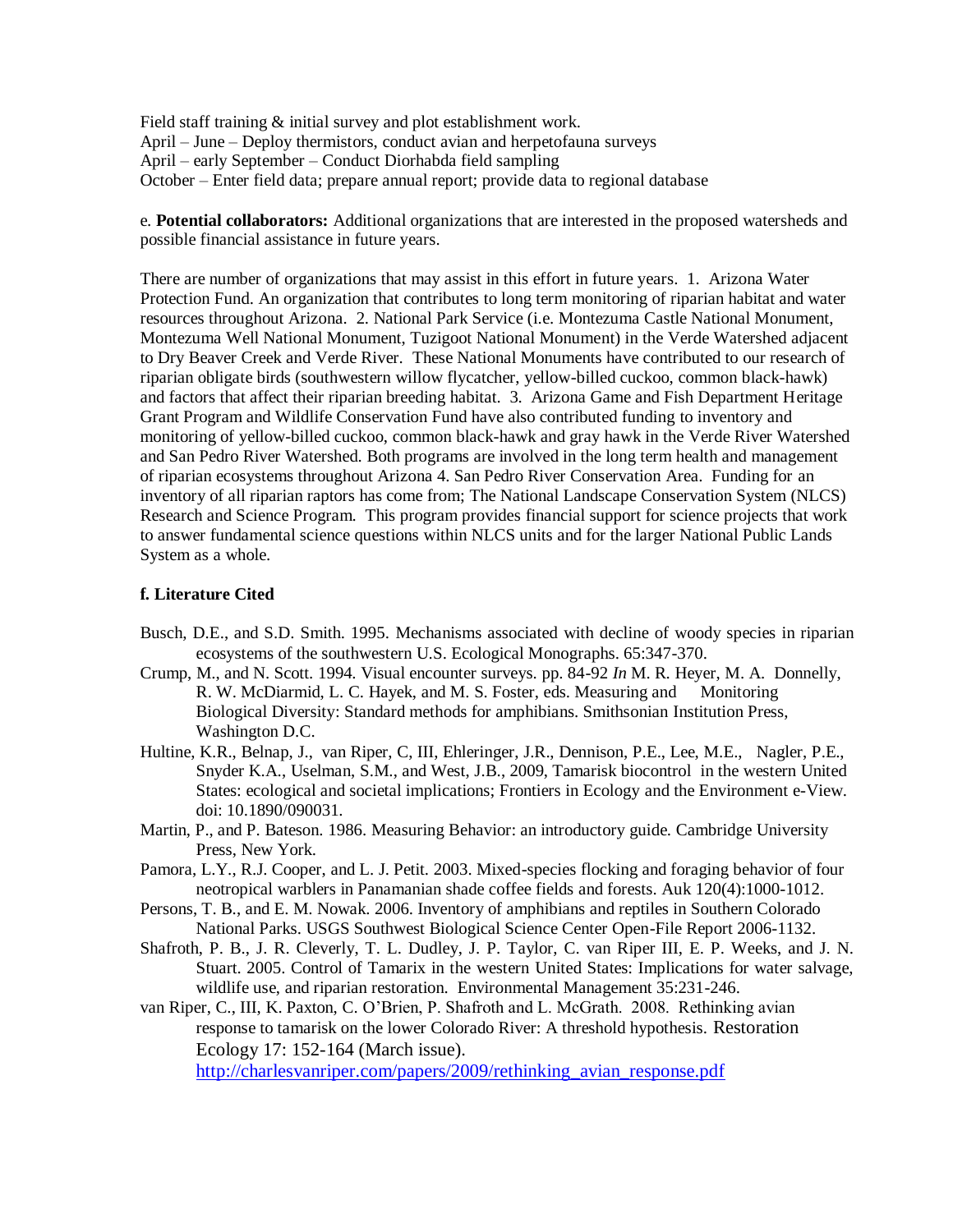| <b>BUDGET</b> (assumes 13 weeks)         |                  |                  |                    |                    |
|------------------------------------------|------------------|------------------|--------------------|--------------------|
| fieldwork/year)                          | <b>REQUESTED</b> | <b>REQUESTED</b> | <b>CONTRIBUTED</b> | <b>CONTRIBUTED</b> |
| PERSONNEL SERVICES                       | <b>FY11</b>      | <b>FY12</b>      | <b>FY11</b>        | <b>FY11</b>        |
| <b>USGS Research Ecologist (Barbara</b>  |                  |                  |                    |                    |
| Ralston)                                 |                  |                  | \$4,500            | \$4,500            |
| 1 Project Manager-Johnson@26.55/hr x     |                  |                  |                    |                    |
| 20 hours x 6 wks                         | \$4,137.00       | \$4,214.00       | \$0                | \$0                |
| Benefits @43%                            | \$1,778.91       | \$1,812.02       | \$0                | \$0                |
| 1 Bird Technician 40 hrs/wk. @ \$14/hr.  |                  |                  |                    |                    |
| $(13 \text{ wks})$                       | \$7,840.00       | \$8,008.00       | \$0                | \$0                |
| 1 Bird Technician Benefits @ 8.22%       | \$644.45         | \$658.26         | \$0                | \$0                |
| Project Manager-Nowak@\$33/hr x 20       |                  |                  |                    |                    |
| hrs x 6wks                               | \$4,620.00       | \$4,725.00       | \$0                | \$0                |
| Project Manager ERE @ 0.43               | \$1,986.60       | \$2,031.75       | \$0                | \$0                |
| 1 Herp Technician 40 hrs/wk@ \$14/hr     |                  |                  |                    |                    |
| $(13$ wks)                               | \$7,840.00       | \$8,008.00       | \$0                | \$0                |
| 1 Herp Technician ERE @ 8.22%            | \$644.45         | \$658.26         | \$0                | \$0                |
| 2 Volunteers @ \$10/hr                   | \$0              | \$0              | \$2,000            | \$2,000            |
| <b>TOTAL PERSONNEL COSTS:</b>            | \$29,491         | \$30,115         | \$6,500            | \$6,500            |
|                                          |                  |                  |                    |                    |
| <b>TRAVEL AND TRANSPORTATION</b>         |                  |                  |                    |                    |
| <b>COSTS</b>                             |                  |                  |                    |                    |
| Mileage @ \$0.445/mile x 4000 miles      | \$1,780          | \$1,780          | \$0                | \$0                |
| Per diem at \$20/night                   | \$1,920          | \$1,920          | \$0                | \$0                |
| NAU vehicle rental @ \$250/wk            | \$3,500          | \$3,500          | \$0                | \$0                |
| <b>TOTAL</b>                             |                  |                  |                    |                    |
| <b>TRAVEL/TRANSPORTATION</b>             |                  |                  |                    |                    |
| <b>COSTS:</b>                            | \$7,200          | \$7,200          | \$0                | \$0                |
|                                          |                  |                  |                    |                    |
| <b>SUPPLIES AND EQUIPMENT</b>            |                  |                  |                    |                    |
| Binoculars, animal measuring $&$ weather |                  |                  |                    |                    |
| equipment                                | \$50             | \$50             | \$2,500            | \$0                |
| Garmin GPS unit                          | \$0              | \$0              | \$600              | \$0                |
| Expendables (batteries, flagging, bait,  |                  |                  |                    |                    |
| $etc.$ )                                 | \$100            | \$100            | \$0                | \$0                |
| <b>TOTAL SUPPLIES AND</b>                |                  |                  |                    |                    |
| <b>EQUIPMENT COSTS:</b>                  | \$150            | \$150            | \$3,100            | \$0                |
|                                          |                  |                  |                    |                    |
| <b>TOTAL DIRECT COSTS:</b>               | \$36,841         | \$37,465         | \$9,600            | \$6,500            |
| <b>NAU OVERHEAD @ 0%</b>                 | \$0              | \$0              | \$0                | \$0                |
| <b>TOTAL COSTS</b>                       | \$36,841         | \$37,465         | \$9,600            | \$6,500            |

**COSTS:** Budget estimates for the project (future projections based on 2% COLA and cost increases).

NPS In-Kind salary estimate for GS 12 for 2 pp

Other In-Kind: Tamarisk Coalition volunteer and crew support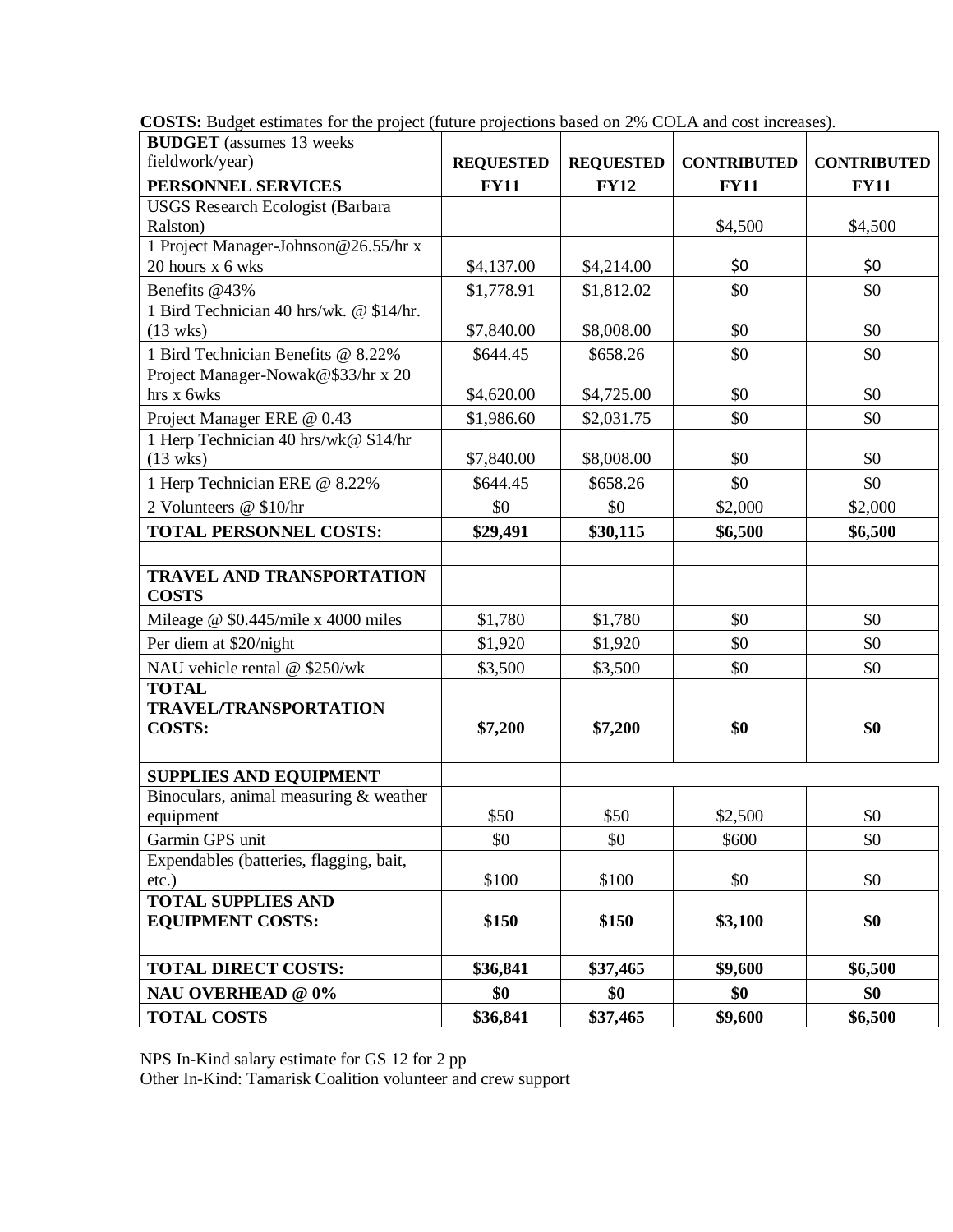### **MATTHEW J. JOHNSON**

Research Associate, Northern Arizona University, Colorado Plateau Research Station Box 5614, Flagstaff, AZ 86011, (928) 523-7764, [matthew.johnson@nau.edu](mailto:matthew.johnson@nau.edu) **EDUCATION Master's of Science – Biology.** May 1997. Northern Arizona University, Flagstaff, AZ. **Bachelor of Science – Zoology.** 1990-1992. Weber State University, Ogden, UT. **Bachelor of Arts – Education.** 1983. Western State College, Gunnison, CO. **WORK EXPERIENCE**

2006-Present Ecologist, U.S. Geological Survey (Southwest Biological Science Center) 1993-Present Research Biologist, Senior, Northern Arizona University, Flagstaff, AZ. **AREAS OF EXPERTISE**

- Design and implementation of a long term bird monitoring programs
- Assessing bird habitat relationships at a range of spatio-temporal scales
- Management approaches to conservation of at-risk species
- Using bird species as indicators of ecosystem health

### **SELECTED PUBLICATIONS**

- Etzel, K.E, T.C. Theimer, **M.J. Johnson**, J.A. Holmes. In review at Condor. Prey Delivery at Common-Black Hawk (*Buteogallus anthracinus*) nests and the importance of Exotic Crayfish.
- **Johnson, M.J**.., R. T. Magill, and C. van Riper, III. 2010. Yellow-billed Cuckoo Distribution and Habitat Associations in Arizona, 1998-1999: Conservation and Management Implications. Proceedings of the Ninth Biennial Conference on Research in Colorado Plateau, 25-28 October 2007.
- Kelly, J., **M.J Johnson**, S. Langridge, and M. Whitfield. 2008. Efficacy of stable isotope ratios in assigning endangered migrants to breeding and wintering sites. Ecological Applications. 18(3):568-576.
- **Johnson, M.J.,** S.L Durst, C.M. Calvo, L. Stewart, M.K. Sogge, G. Bland, and T. Arundel. 2008. Yellow-billed Cuckoo distribution, abundance, and habitat use along the lower Colorado River and its tributaries, 2007 Final Report: U.S. Geological Survey Open-File Report 2008–1177, 268 pp.
- Holmes, J.A., **M.J. Johnson** and C. Calvo. 2008. Yellow Billed Cuckoo distribution, habitat use and breeding ecology in the Verde Watershed of Arizona, 2003-2004. Final Report, Arizona Game and Fish Heritage Program, Phoenix, Arizona, 174 pp. Johnson, M.J., and C. van Riper, III. 2004. Cowbird brood parasitism of the Black-throated

Sparrow in the Verde Valley of central Arizona. Journal of Field Ornithology. 75(3):303-311. **Johnson, M. J.,** C. Van Riper, III, and K. M. Pearson. 2002. Black-throated Sparrow (*Amphispiza*

*bilineata*), The Birds of North America Online (A. Poole, Ed.). Ithaca: Cornell Lab of Ornithology; [http://bna.birds.cornell.edu/bna/species/637doi:bna.637.](http://bna.birds.cornell.edu/bna/species/637)

### **RECENT GRANTS**

- Examining the presence of the tamarisk leaf beetle in Grand Canyon National Park. **(\$8,500)**
- Determining distribution, habitat use and presence of riparian raptors within the Verde Watershed, AZ. **(\$68,045)**
- Common Black Hawk nests in the Verde River Watershed and the importance of exotic crayfish. **(\$15,485)**
- Forecasting climate impacts on wildlife of the arid southwest at regional and local scales using downscaled climate models. **(\$1,670,897)**
- Riparian Raptors: distribution, abundance, habitat requirements, and breeding ecology at the San Pedro River Preserve. **(\$65,348)**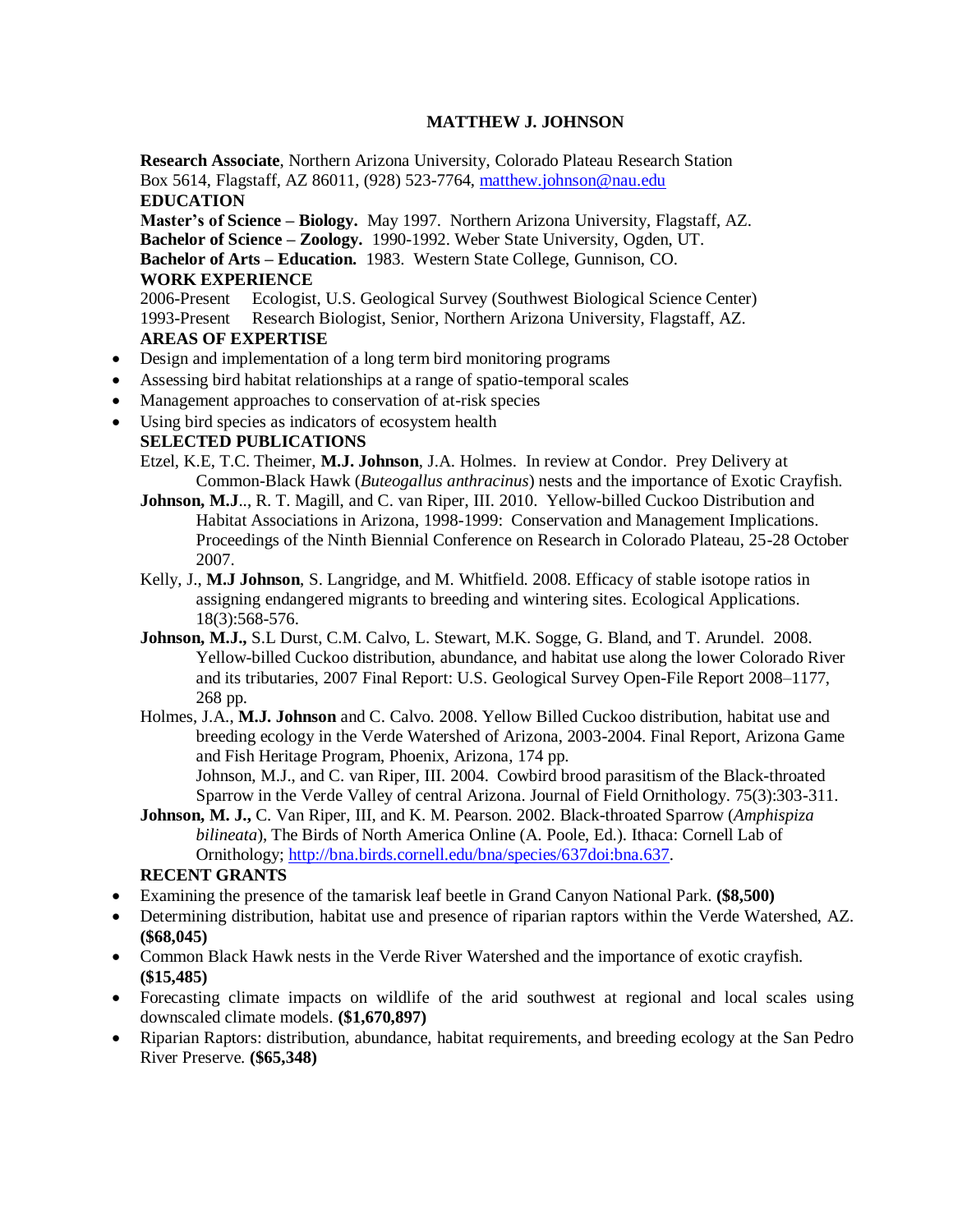### **ERIKA NOWAK**

Research Associate, Colorado Plateau Research Station, Box 5614, Northern Arizona University, Flagstaff, Arizona 86011 ph. (928) 523-7760

### **EDUCATION**

**PhD**, **Biology**. Northern Arizona University, 2009.

**MS**, **Biology**. Northern Arizona University, 1998.

**BS**, **Wildlife Biology**. Cornell University, 1991

### **EMPLOYMENT**

- 1992-present: Research Associate. USGS Southwest Biological Science Center and Northern Arizona University Colorado Plateau Research Station, Flagstaff, Arizona.
- 2009: Part-time Faculty. Department of Biological Sciences, Northern Arizona University, Flagstaff, Arizona.
- 1998-2004, 2009: Principal Scientist. Erika M. Nowak Herpetological Consulting, Flagstaff, Arizona.

## **SELECTED RECENT PUBLICATIONS**

- **Nowak, E.M.** and T.B. Persons. 2010. Milksnakes at Petrified Forest National Park, Arizona: Implications for monitoring rare vertebrates. pp. 133-150 In C. van Riper III, B.F. Wakeling, and T.D. Sisk, editors. *Proceedings of the 9th Biennial Conference of Research on the Colorado Plateau*. University of Arizona Press, Tucson, Arizona.
- Hamilton, B.T., and **E**.**M**. **Nowak**. 2009. Relationships between insolation and rattlesnake hibernacula. *Western North American Naturalist* 69: 319-328.
- .**Nowak, E**.**M**., T. Theimer and G.W. Schuett. 2008. Functional and numerical responses of predators: where do vipers fit in the traditional paradigms? *Biological Reviews* 83: 601-620.
- Persons, T.B., **E. M**. **Nowak**, and D. Mikesic. 2008. Overview of herpetofauna inventories in Southern Colorado Plateau National Parks. *In* C. van Riper III and M. Sogge, editors. *Proceedings of the 8 th Biennial Conference of Research on the Colorado Plateau*. University of Arizona Press, Tucson, Arizona.
- Persons, T.B., and **E.M. Nowak**. 2006. Inventory of Amphibians and reptiles at Death Valley National Park. USGS Southwest Biological Science Center Open-File Report 2006-1233.
- Persons, T.B., and **E**.**M**. **Nowak**. 2005. *Hypsiglena torquata* (distribution record). *Phrynosoma modestum* (distribution record). *Herpetological Review* 36(1): 80, 82.
- **Nowak, E**.**M**., T. Hare, and J. McNally. 2002. Management of "nuisance" vipers: Effects of translocation on Western Diamondback Rattlesnakes (*Crotalus atrox*). pp. 533-560 *In* G.W. Schuett, M. Höggren, M.E. Douglas, and H.W. Greene, editors. *Biology of the Vipers*. Eagle Mountain Publishing, LC, UT (USA).

# **RECENT GRANTS**

- 2010-2011: Radio-telemetric Research on Mexican Gartersnakes at Tavasci Marsh, Arizona. Joint project between National Park Service and NAU. (PI, NAU). \$**24,556** (\$10,000 to NAU).
- 2010-2012: Herpetological and Small Mammal Surveys of the Expansion Areas of Petrified Forest National Park. National Park Service. (PI, NAU). **\$63,000**.
- 2009-2010: Aquatic Herpetofauna Surveys of Prescott National Forest. US Forest Service. (PI, NAU). **\$22,488**.
- 2008-2012. Watson Woods Preserve Restoration Plan, Reptile and Amphibian Monitoring. Arizona Water Protection Fund grant to Prescott Creeks Preservation Association. (PI, NAU). **\$108,000**.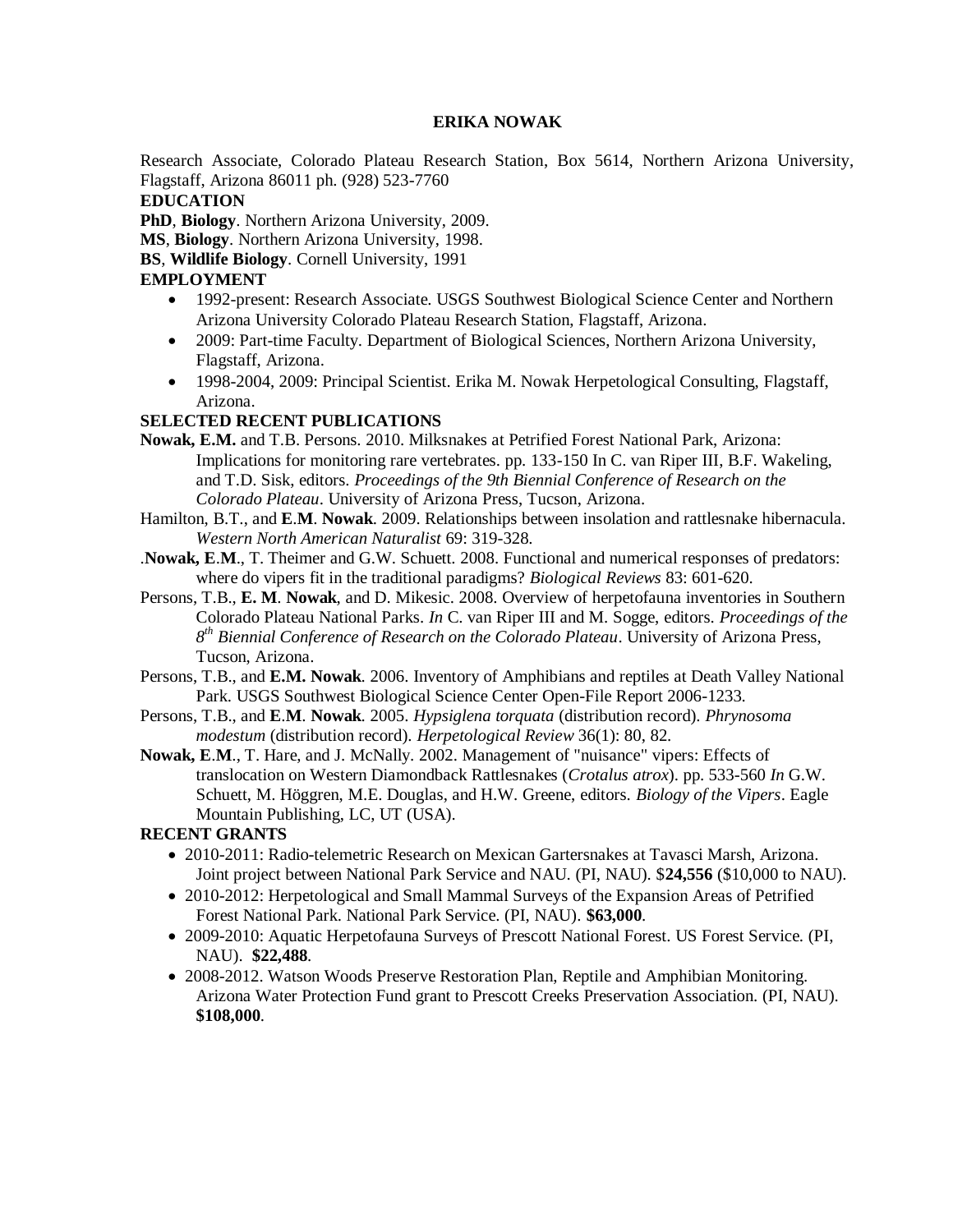### **BARBARA E. RALSTON**

Biological Scientist, Grand Canyon Monitoring and Research Center, Southwest Biological Science Center, U.S. Geological Survey, Flagstaff, AZ 86001, Phone 928-556-7455, Fax 928-556-7092, Email: bralston@usgs.gov

### **EDUCATION**

Ph.D. Northern Arizona University, Flagstaff, Arizona 1993 Botany

M.S. Sul Ross State University, Alpine, Texas 1987 Biology

B.S. Kansas State University, Manhattan, Kansas 1984 Physical Science

#### **CURRENT POSITION**

December 2005 – present: Biological Scientist GS12/7– Grand Canyon Monitoring and Research Center. Serves as lead terrestrial biologist for monitoring and research for the Grand Canyon Monitoring and Research Center as part of the Glen Canyon Adaptive Management Program.

### **AREAS OF EXPERTISE**

- Participate in the development of integrated projects that answer management questions about the effects of river regulation on natural resources
- Plan, develop, recommend, and implement monitoring programs for riparian vegetation and associated wildlife along the Colorado River below Glen Canyon Dam
- Coordinates research and monitoring efforts with other Department of Interior Agencies (NPS, Bureau of Reclamation, BIA)
- Collect and analyzes riparian vegetation data for long-term monitoring of riparian vegetation along the Colorado River corridor including applying information to production of vegetation map for the purposes of change detection.

### **RELEVANT PUBLICATIONS**

Kennedy, T.A., and *Ralston, B.E.,* 2010. Regulation leads to increases in riparian vegetation, but not direct allochthonous inputs, along the Colorado River in Grand Canyon, Arizona, River Research and Applications. DOI:10.1002/rra.1431.

*Ralston, B. E*., 2010, Riparian vegetation response to the March 2008 short-duration, high-flow experiment—implications of timing and frequency of flood disturbance on nonnative plant establishment along the Colorado River below Glen Canyon Dam: U.S. Geological Survey Open-File Report 2010–1022, 30 p.

*Ralston, B.E.,* Davis, P.A., Weber, R.M., and Rundall, J.M., 2008. A vegetation database for the Colorado River ecosystem from Glen Canyon Dam to the Western Boundary of Grand Canyon National Park, Arizona. U.S. Geological Survey Open-file Report 2008-1216, 37 p.

#### Publications In Preparation:

*Ralston, B.E*., Summary report of response of key resources to the 2000 low steady summer flow experiment: U.S. Geological Survey Open-File Report *in review*.